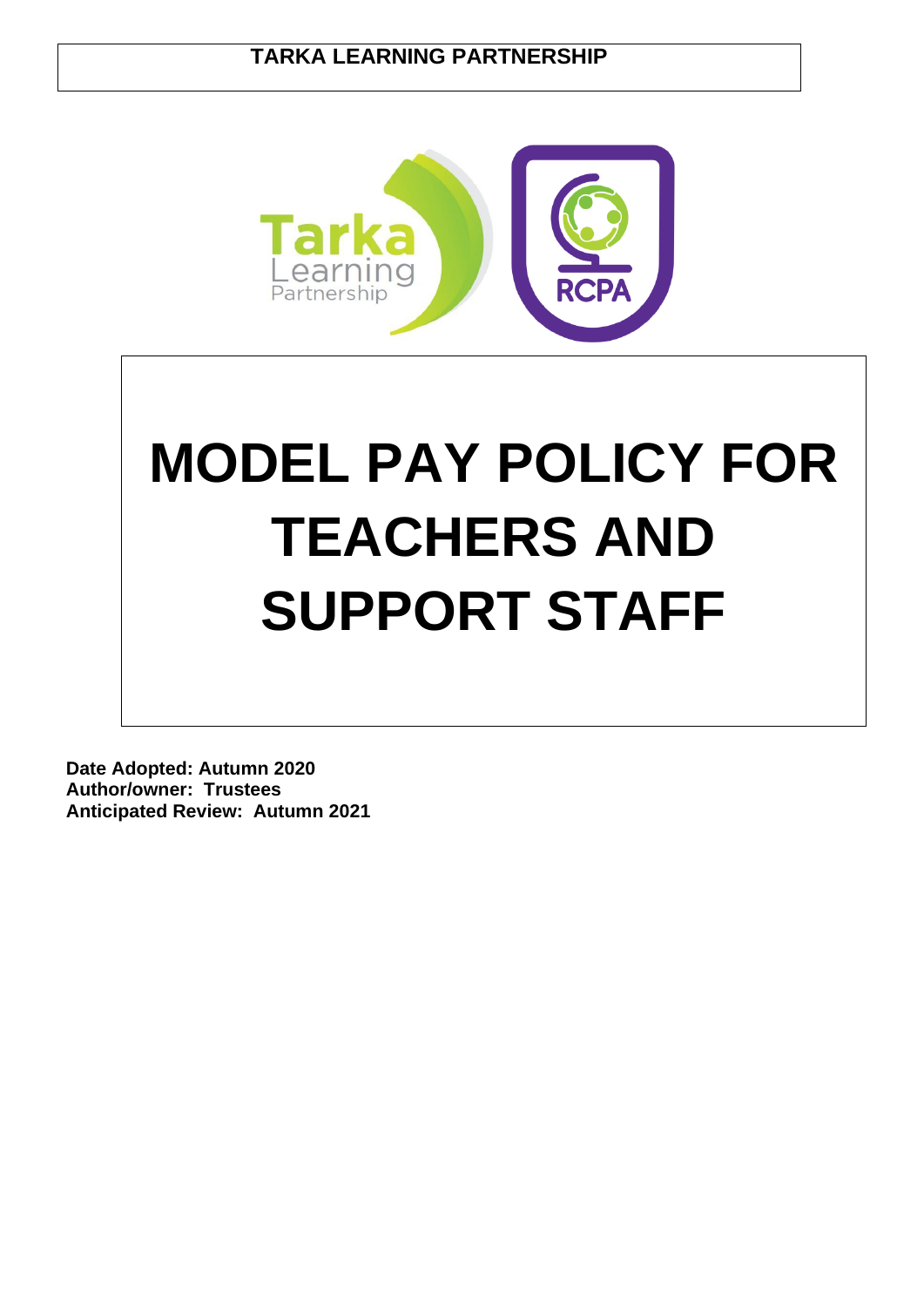# *(This model pay policy was updated in September 2019 in line with the most recent legislation on teacher's pay and conditions)*

# **CONTENTS**

| Flowchart - Pay Determination and Appeal                                                               | 3              |
|--------------------------------------------------------------------------------------------------------|----------------|
| Introduction<br>1.0.                                                                                   | 4              |
| 2.0<br>Pay Reviews                                                                                     | 4              |
|                                                                                                        |                |
| Pay Determinations on Appointment<br>3.0                                                               | 4              |
| 3.1 Pay Range for the Head Teacher                                                                     | 5              |
| 3.2 Pay Range for Deputy Head Teachers and Assistant Head Teachers                                     | 5              |
| 3.3 Main Pay Range for Teachers<br>3.4 Upper Pay Range for Teachers                                    | 5<br>6         |
| 3.5 Pay Range for Leading Practitioners                                                                | 6              |
| 3.6 Pay Range for Unqualified Teachers                                                                 | 6              |
|                                                                                                        |                |
| Pay Progression Based on Performance<br>4.0                                                            | $\overline{7}$ |
| 4.1 Pay Progression for the Head Teacher                                                               | 7              |
| 4.2 Pay Progression for Deputy Head Teachers and Assistant Head Teachers                               | 7              |
| 4.3 Pay Progression for Teachers on the Upper Pay Range                                                | 8              |
| 4.4 Pay Progression for Teachers on the Main Pay Range<br>4.5 Pay Progression for Unqualified Teachers | 8<br>8         |
|                                                                                                        |                |
| Movement on to the Upper Pay Range<br>5.0                                                              | 8              |
| 5.1 Applications and Evidence                                                                          | 8              |
| 5.2 The Assessment                                                                                     | 9              |
| 5.3 Processes and Procedures                                                                           | 9              |
|                                                                                                        |                |
| Allowances and Payments<br>6.0                                                                         | 9              |
| 6.1 Safeguarded Payments and Allowances                                                                | 9              |
| 6.2 Teaching and Learning Responsibility (TLR) Payments<br>6.3 Special Educational Needs Allowance     | 10<br>10       |
| 6.4 Additional Allowances for Unqualified Teachers                                                     | 10             |
| 6.5 Safeguarding for Unqualified Teachers                                                              | 10             |
| 6.6 Additional Payments                                                                                | 10             |
| 6.7 Recruitment and Retention Incentives and Benefits                                                  | 10             |
| 6.8 Honoraria - Residential Duties                                                                     | 11             |
|                                                                                                        |                |
| 7.0 Part Time Teachers                                                                                 | 11             |
| Short Notice / Supply Teachers                                                                         | 11             |
| 8.0                                                                                                    |                |
| 9.0 Pay Increases Arising from Changes to the Document                                                 | 11             |
|                                                                                                        |                |
| 10.0 Pay Policy Relating to Support Staff                                                              | 11             |
|                                                                                                        |                |
| 11.0 Job Evaluation                                                                                    | 11             |
| 11.1 Redundancy                                                                                        | 12             |
| 11.2 Additional overtime payments for all Staff on Grade F or above                                    | 12             |
| 11.3 Soulbury Pay Scale<br>11.4 Salaries outside NJC Banded Scales                                     | 12<br>12       |
| 11.5 Spot Salaries                                                                                     | 12             |
|                                                                                                        |                |
| <b>Policy History</b>                                                                                  | 13             |
|                                                                                                        |                |
| Appendix 1 - Pay Appeals Process                                                                       | 14             |
| Appendix 2 - Link to Pay scales 2019/20                                                                | 15             |
| Appendix 3 - Movement to the Upper Pay Range - Roundswell Academy Application form                     | 15             |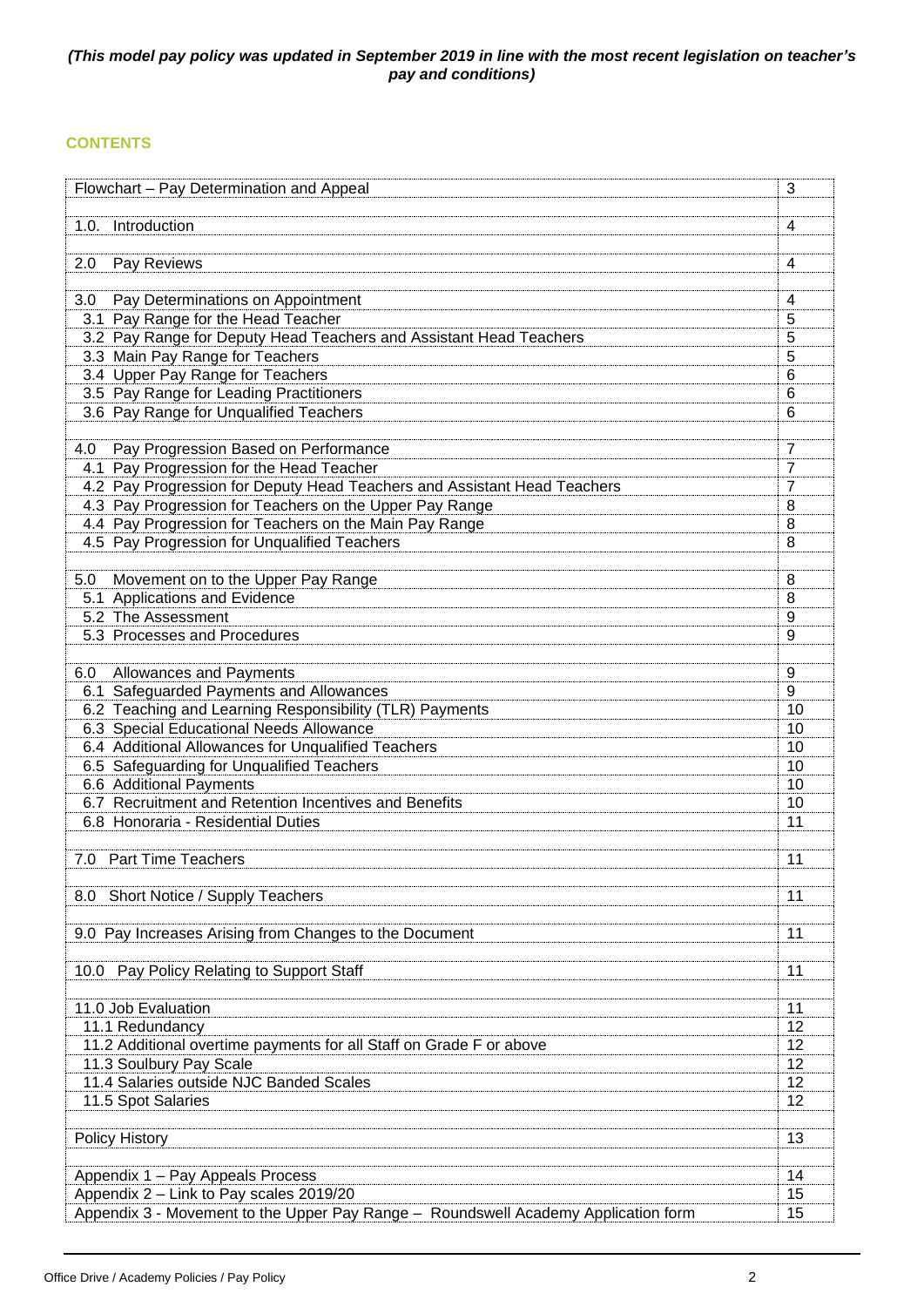#### **Appraisal Review**

The Appraisal Review is held and the Appraiser makes a recommendation for pay in line with the Pay Policy. If the teacher is dissatisfied with the recommendation they may append their comments to the Appraisal Report.

# **Pay Determination**

The Appraiser makes a recommendation to the Head Teacher including any comments made by the teacher.

The pay determination is made, recorded in the minutes of the meeting and confirmed in writing to the teacher.

# **Formal Appeal – Stage Two**

Where a teacher remains dissatisfied with the outcome of the stage one meeting they may appeal by writing to the **Chair of Governors** within 10 working days of the written confirmation of the outcome of stage one.

The **Chair of Governors** will arrange a hearing to be convened in front of the **Appeals Committee**

The teacher will attend to present their appeal.

A representative from Stage One will attend to present the reasons for the pay determination and to respond to the appeal.

The **Appeals Committee** will adjourn to make a determination. This will be communicated in writing.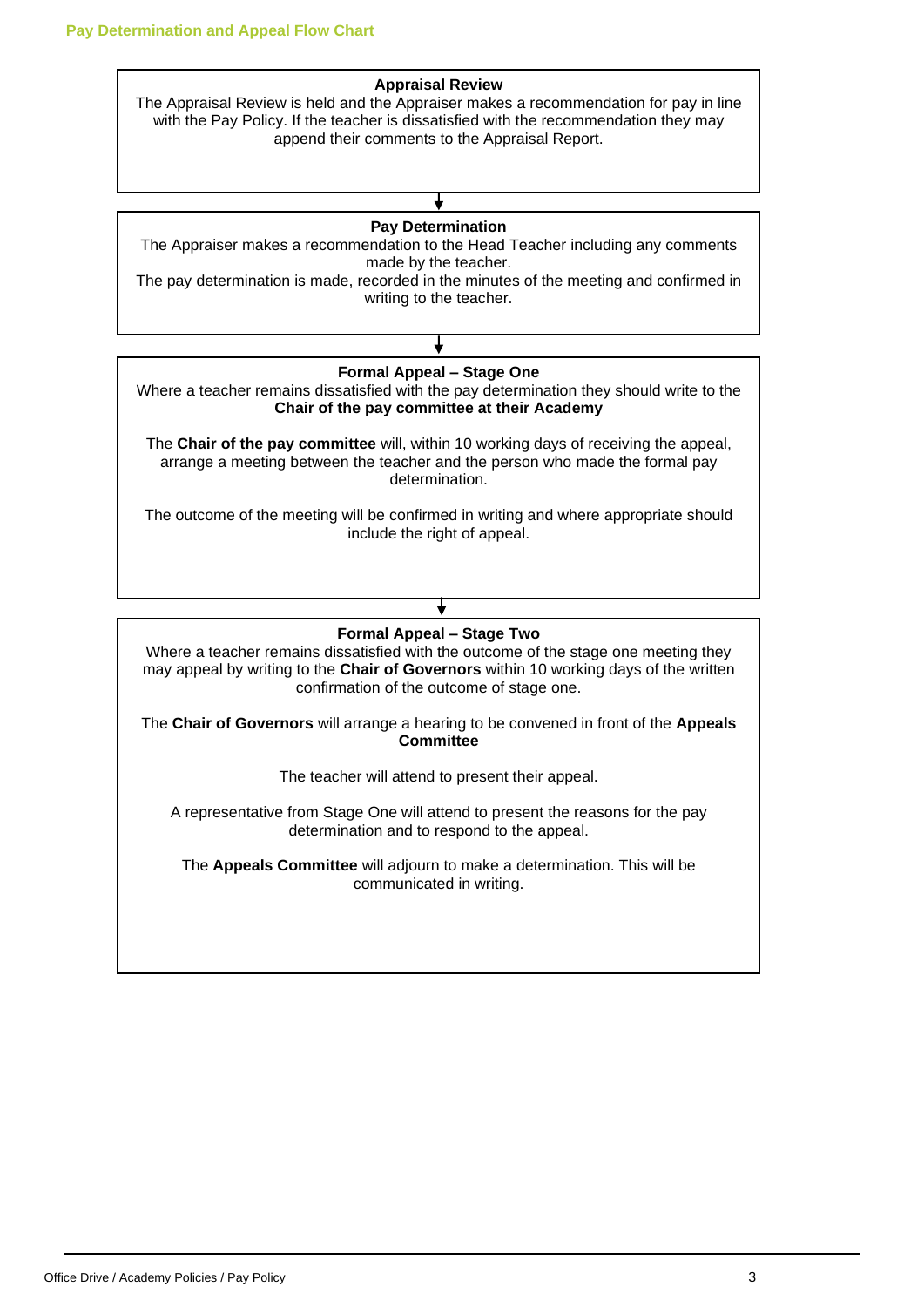# **1.0 Introduction**

This policy sets out the framework for making decisions on pay. It has been developed to comply with current legislation and the latest requirements of the School Teachers' Pay and Conditions Document (STPCD) (the Document) and statutory guidance.

This policy will be used in conjunction with the adopted Appraisal Policy and with the Document and guidance. In the event of any inadvertent contradictions, the Document and guidance will take precedence.

This policy will be reviewed each year, or when other changes occur to the Document, to ensure that it reflects the latest legal position.

The recognised Trade Unions/Professional Associations have been consulted on this policy at regional level. The relevant body will ensure that their final adopted policy has been through appropriate consultation with both staff and their local representatives.

All procedures for determining pay will be consistent with the principles of public life - objectivity, openness and accountability. All pay related decisions are taken in compliance with the [Equality Act 2010,](http://www.legislation.gov.uk/ukpga/2010/15/contents) [The](http://www.hmso.gov.uk/acts/acts1996/1996018.htm)  [Employment Rights Act 1996,](http://www.hmso.gov.uk/acts/acts1996/1996018.htm) [The Employment Relations Act 1999](http://www.hmso.gov.uk/acts/acts1999/19990026.htm) and [The Employment Act 2002,](http://www.opsi.gov.uk/acts/acts2002/20020022.htm) as well as [The Part-time Workers \(Prevention of Less Favourable Treatment\) Regulations 2000,](http://www.dti.gov.uk/er/ptime.htm) [The Employment](http://www.dti.gov.uk/er/resolvingdisputes.htm)  [Act 2002 \(Dispute Resolution\) Regulations](http://www.dti.gov.uk/er/resolvingdisputes.htm) and The [Fixed Term Employees \(Prevention of Less Favourable](http://www.legislation.hmso.gov.uk/si/si2002/20022034.htm)  [Treatment\) Regulations 2002.](http://www.legislation.hmso.gov.uk/si/si2002/20022034.htm)

In adopting this policy, the aims of Roundswell Community Primary Academy is to:

- maximise the quality of teaching and learning
- support the relevant improvement/development plan and recent self evaluation.
- support the recruitment and retention of a high quality teacher workforce
- enable the school to recognise and reward teachers appropriately for their contribution to the school
- ensure that decisions on pay are managed in a fair, just and transparent way.

Pay decisions at Roundswell Community Primary Academy will be made by the Head Teacher and a summary reported to the Local Governing Body

#### **2.0 Pay Reviews**

The process for making decisions on the pay of teachers within the academy is as follows.

The Head Teacher will ensure that every teacher's salary is reviewed annually with effect from 1 September and no later than 31 October each year, and that all teachers are given a written statement setting out their salary and any other financial benefits to which they are entitled.

Reviews may take place at other times of the year to reflect any changes in circumstances or job description that lead to a change in the basis for calculating an individual's pay. A written statement will be given after any review and where applicable will give information about the basis on which it was made.

Where a pay determination leads to or may lead to the start of a period of safeguarding, those affected will receive the required notification as soon as possible and no later than one month after the date of the determination.

#### **3.0 Pay Determinations on Appointment**

The following arrangements will be applicable to any determinations made regarding an appointment from 1 September 2020.

Where a position within the academy becomes vacant the Local Governing Body will review the existing pay range (if applicable) prior to the advertisement to establish whether this is appropriate for the post in question.

Pay determinations to all posts and/or pay ranges will be made taking the following into consideration:

- the teacher's existing pay point, though this will not automatically be matched if joining from another school
- the nature and/or requirements of the post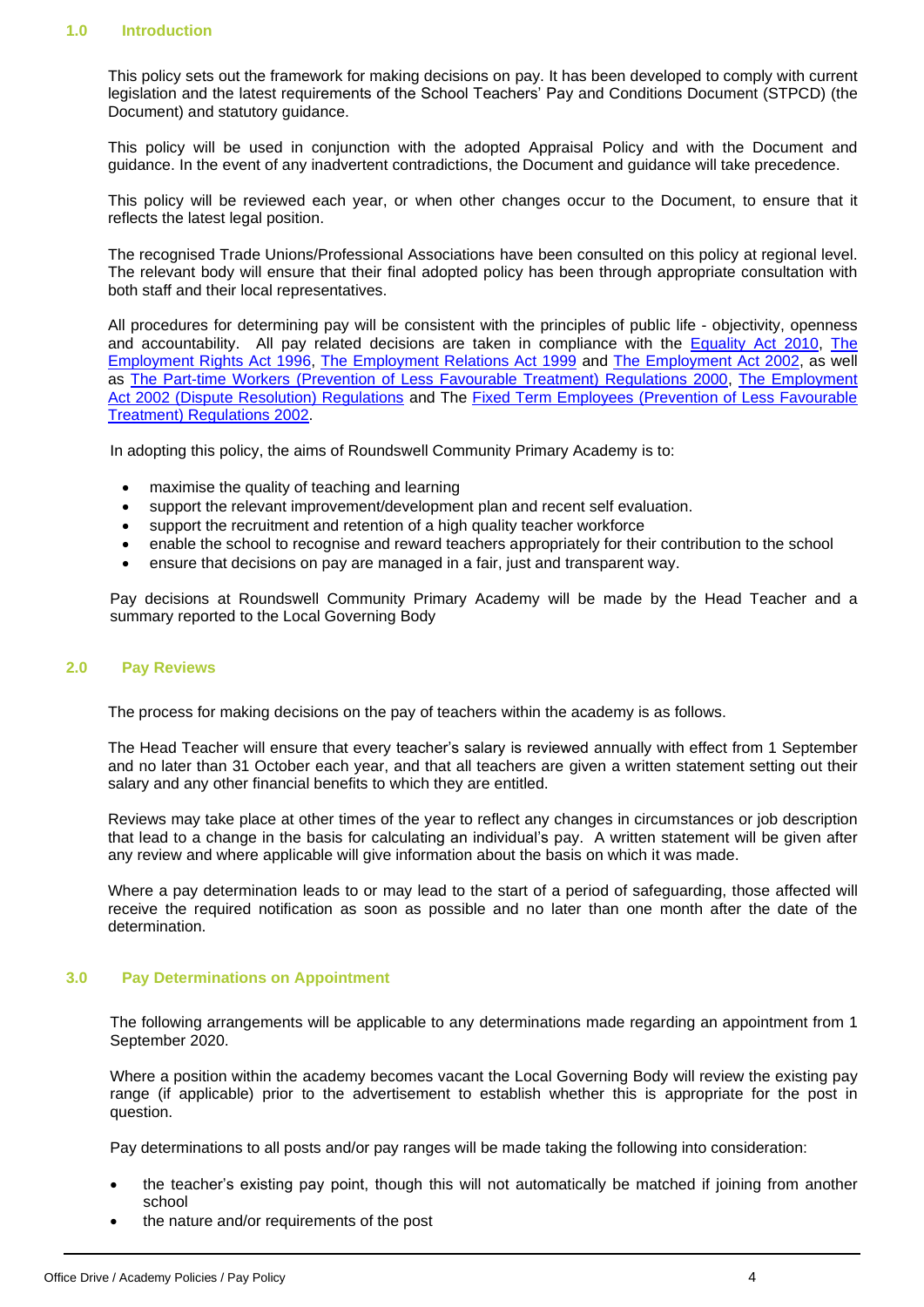- the level of qualifications, skills and experience required for the post
- the level of qualifications, skills and/or experience gained
- market conditions
- the wider school/college/service context

# **3.1 Pay Range for the Head Teacher**

The Head Teacher's Pay Range will be calculated in accordance with sections 4-9 in Part 2 of the Document.

The Head Teachers Pay Range will be reviewed whenever there is a proposal to appoint a new Head Teacher, where it becomes necessary to amend the Head Teachers Group (because of a change in pupil numbers or where a Head Teacher becomes responsible or accountable for more than one school on a permanent basis), or where it is necessary in order to reflect a significant change in responsibilities of the post. In the absence of this, the salary will be reviewed annually for a Head Teacher who as completed a year of employment since the previous review.

The Head Teacher Pay Range for **Head Teacher at Roundswell Community Primary Academy** has been set at:

#### L17-23 ISR

. The Document statutory maxima for the Head Teacher Group Ranges no longer correspond with recommended scale points on the Leadership Group Range, or the corresponding point where it falls midrange due to the Government's decision to freeze those maxima in 2015. Where the published maximum salary amount of a Head Teacher's Pay Range differs from the remuneration figure of the same point of the Leadership Pay Range, the Head Teacher will be paid the amount which is greatest value.

On appointment of a Head Teacher the relevant body will take into consideration the individual's prior knowledge and experience when determining where on the pay range to position them, whilst also allowing for performance related progression over time.

# **3.2 Pay Range for Deputy Head Teachers and Assistant Head Teachers**

Deputy Head Teacher and Assistant Head Teacher pay ranges will be calculated in line with paragraph 9 of the Document.

The pay range for Deputy and Assistant Head Teachers will be reviewed where there is a proposal to make a new appointment, where there are significant changes in the responsibilities of the post holder, or where there is evidence that it is difficult to retain or recruit to a position.

The pay range for the Deputy Head Teacher has yet to be determined.

The pay range for the Assistant Head Teacher has yet to be determined.

Pay ranges in this section should be reviewed when there is a proposal to appoint a new Deputy/ Assistant Head Teacher post or when responsibilities of a post holder has significantly changed, or to ensure pay consistency when a new appointment is made to the leadership team.

# **3.3 Main Pay Range for Teachers**

The main pay range within this academy is of

A six-point range with reference points as detailed on the following table

| Reference      | Annual Salary 2020/21 |
|----------------|-----------------------|
| <b>Points</b>  |                       |
|                | £25,714               |
| 2              | £27,600               |
| $\overline{3}$ | £29,664               |
|                | £31,778               |
| 5              | £34,100               |
|                | £36,961               |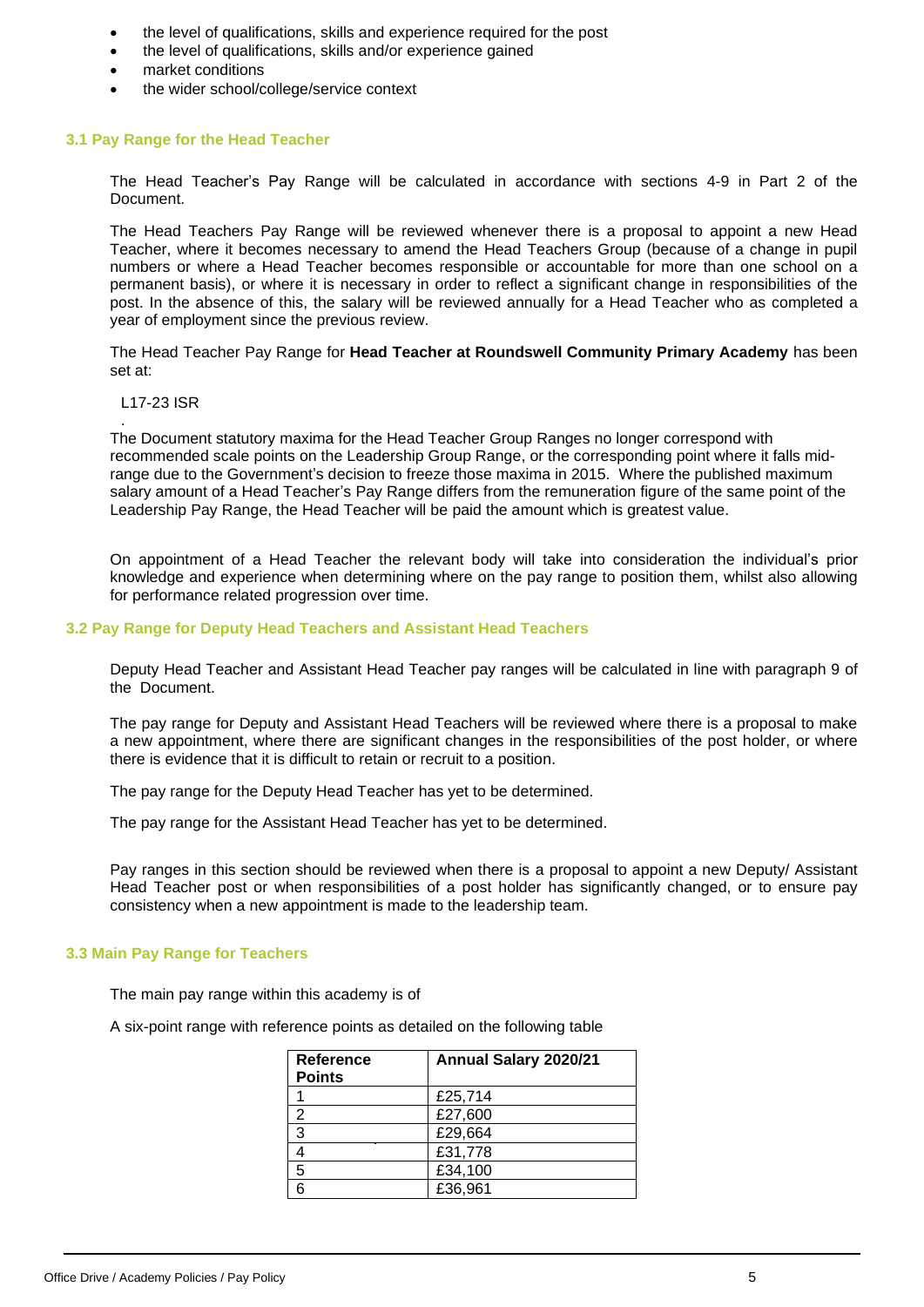# **3.4 Upper Pay Range for Teachers**

The upper pay range within this academy is of:

| <b>Reference Points</b> | Annual Salary 2020/21 |
|-------------------------|-----------------------|
|                         | £38.690               |
|                         | £40,124               |
|                         | £41.604               |

A three-point range with reference points as detailed on the following table

A teacher will be paid on the upper pay range where they:

- a) were employed as a post-threshold (upper pay spine) teacher in this academy and there has been no break in the continuity of employment; or
- b) applied to be paid as a post-threshold teacher in this academy that application was successful. and the teacher is still employed at this academy with no break in their continuity of employment; or
- c) were employed since 1 September 2000 as a member of the leadership group in this academy for an aggregate period of at least one year and has continued to be employed at this academy without a break in their continuity of employment; or
- d) applied to the academy to be paid on the upper pay range and their application is successful;
- e) are defined as a "post-threshold teacher" but was not employed as a post-threshold teacher in this academy or was employed as a post-threshold teacher in this academy prior to a break in their continuity of employment; or
- f) applied to another educational setting to be paid on the upper pay range in accordance with paragraph 15 of the Document and that application was successful; or
- g) were formerly paid on the pay range for leading practitioners or
- h) were previously applied to be paid on the upper pay range, as an unattached teacher (either to an educational setting or to an authority) and that application was successful and the teacher will not be paid on the range for leading practitioners or on the pay spine for the leadership group.

A qualified teacher is entitled to apply to be paid on the Upper Pay Range once per year in line with paragraph 5.1 of this policy

# **3.5 Pay Range for Leading Practitioners**

It is not the intention of the Governing Body to create a leading practitioner role at this time but the Governing Body will keep this under review.

# **3.6 Pay Range for Unqualified Teachers**

The pay range for Unqualified Teachers within this academy is of:

A six-point range with reference points as detailed on the following table

|              | <b>Reference</b><br><b>Points</b> | Annual Salary 2020/21 |
|--------------|-----------------------------------|-----------------------|
|              |                                   | £18,169               |
| £20,282<br>2 |                                   |                       |
| £22,394<br>3 |                                   |                       |
| £24,507<br>4 |                                   |                       |
| 5<br>£26,622 |                                   |                       |
| £28,735<br>6 |                                   |                       |

Upon an unqualified teacher obtaining qualified teacher status, the teacher shall be transferred to a salary within the main pay range under paragraph 3.3 of this Policy.

.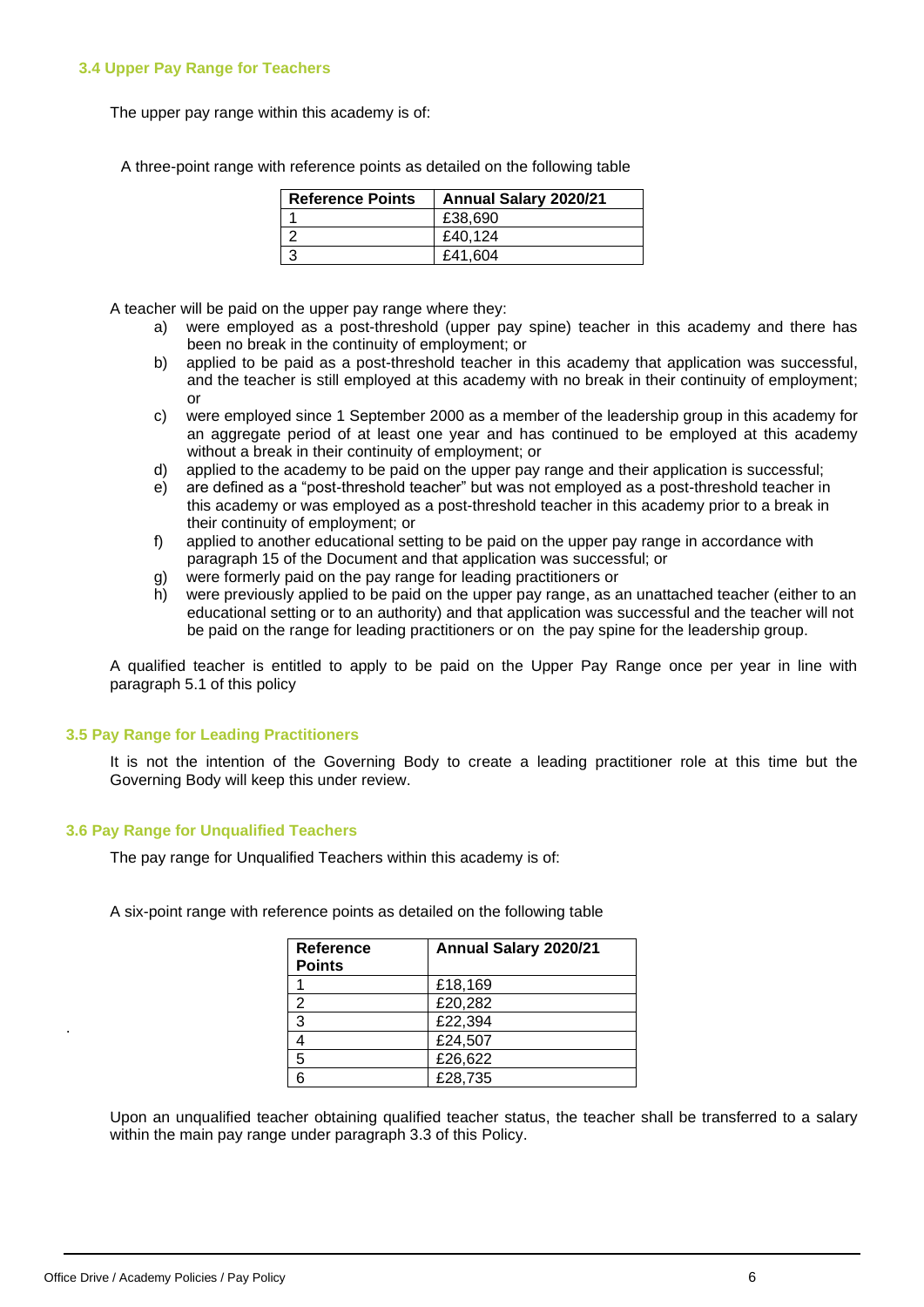The following arrangements will be applicable to any pay determinations relating to progression effective on or after 1 September 2020.

All teachers can expect to receive regular, constructive feedback on their performance and are subject to annual appraisal that recognises their strengths, informs plans for their future development, and helps to enhance their professional practice. The arrangements for teacher appraisal are set out in the academy's Appraisal Policy. Teachers' appraisal reports will contain pay recommendations.

Decisions regarding pay progression will be made only with reference to the teachers' appraisal reports and the pay recommendations they contain. In the case of NQTs, whose appraisal arrangements are different, pay decisions will be made by means of the statutory induction process. Performance related progression shall be the basis for all decisions on pay for all classroom teachers and leaders. Decisions shall not be made on the basis of pupil performance alone.

Pay progression is not automatic and it will be possible for a 'no progression' determination to be made without recourse to the capability policy. However, those subject to formal capability proceedings during the appraisal review period will be deemed unsatisfactory performers and will not therefore meet the requirements for pay progression during the review period. Should the capability proceedings conclude that there was no issue of capability, the teacher may appeal the decision of a 'no progression' determination and the decision can be reconsidered, taking into account all of the circumstances.

To be fair and transparent, assessments of performance will be properly rooted in evidence. Please see the Roundswell Community Primary Academy Appraisal Policy for further details.

The Academy recognises its responsibilities under relevant legislation including the Equality Act 2010, the Employment Relations Act 1999, the Part-Time Workers (Prevention of Less Favourable Treatment) Regulations 2000, the Fixed-Term Employees (Prevention of Less Favourable Treatment) Regulations 2002, and ensures that all pay related decisions are taken equitably and fairly in compliance with statutory requirements.

Pay decisions take account of the resources available to the academy. The academy staffing structure supports the improvement plans. The Head Teacher exercises its discretionary powers using fair, transparent and objective criteria in order to secure a consistent approach in academy's pay decisions.

In this academy judgments of performance will be made by evidence-based assessment against objectives and the relevant teachers' standards.

The evidence that will be used to inform pay progression or otherwise is detailed in the Appraisal Policy and is related to teacher performance.

Final decisions about whether to accept a pay recommendation will be made by the Local Governing Body having regard to the summary appraisal report and taking into account advice from the Head Teacher**.** The Local Governing Body will ensure that appropriate funding is allocated for pay progression at all levels.

In this academy teachers will be eligible for pay progression in line with the following:

# **4.1 Pay Progression for Head Teacher**

The Head Teacher must demonstrate sustained high quality of performance in respect of academy leadership and management and pupil progress, and is subject to a review of the totality of their performance as agreed with their appraiser(s) as part of their annual appraisal before any discretionary pay increases can be awarded. The appraiser for the Head Teacher will be either the Tarka Learning Partnership Chief Executive Officer (CEO), the Deputy CEO or the Trust's Director of Safeguarding and Inclusion.

Annual pay progression within the pay range for this post is not automatic. The appraiser may decide to award one reference point for sustained, high quality performance in line with the academy's expectations where the above conditions have been satisfied. Alternatively, the appraiser may consider progression of more than one reference point where performance has exceeded expectations for that level of post and/or where all objectives have been exceeded as part of the appraisal review. Recommendations will be made to the Local Governing Body.

#### **4.2 Pay Progression for Deputy Head Teachers and Assistant Head Teachers**

The Deputy Head Teacher/Assistant Head Teacher must demonstrate sustained high quality of performance in respect of academy leadership and management and pupil progress, and is subject to a review of the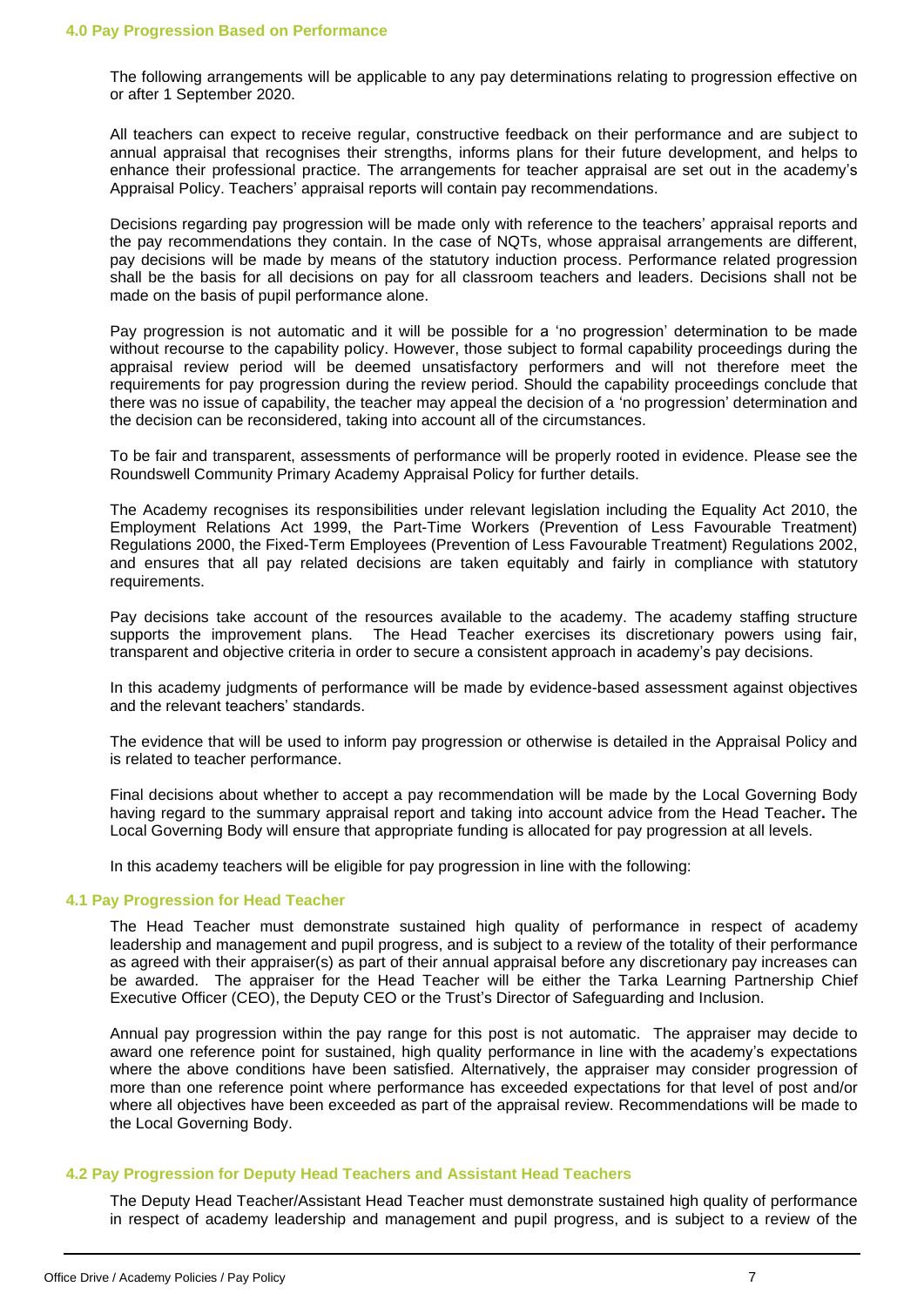totality of their performance as agreed with their appraiser as part of their annual appraisal before any discretionary pay increases can be awarded.

Annual pay progression within the pay range is not automatic. The Head Teacher may decide to award one reference point for sustained, high quality performance in line with the academy's expectations where the above conditions have been satisfied. Alternatively, the Head Teacher may consider progression of more than one reference point where performance has exceeded expectations for that level of post and/or where all objectives have been exceeded as part of the appraisal review.

#### **4.3 Pay Progression for Teachers on the Upper Pay Range**

For teachers on the Upper Pay Range, progression of one reference point is normally considered after two successful appraisals which demonstrate that the teacher is highly competent in all elements of the relevant standards; and the teacher's achievements and contribution to the school are substantial and sustained (see the paragraph entitled 'The Assessment' for appropriate definition of these terms).

Annual pay progression within the pay range for these posts is not automatic. The Head Teacher may consider progression of more than one reference point and/or progression after one year where performance has exceeded expectations for that level of post and/or where all objectives have been exceeded as part of the appraisal review.

#### **4.4 Pay Progression for Teachers on the Main Pay Range**

Pay progression takes into account the totality of a teacher's performance and not just whether s/he has met appraisal objectives. Progression depends on:

- Successfully meeting and sustaining the relevant Teacher Standards
- Demonstrating sustained good performance via the appraisal process, of a sustained level of performance that meets the academy's expectations for that level of post.

Annual pay progression within the pay range for these posts is not automatic. The Head Teacher may decide to award progression of one reference point for sustained, high quality performance in line with the academy's expectations where the above conditions have been satisfied. Alternatively, the Head Teacher may consider progression of more than one reference point where performance has exceeded expectations for that level of post and/or where all objectives have been exceeded as part of the appraisal review.

#### **4.5 Pay Progression for Unqualified Teachers**

Unqualified teachers must demonstrate sustained high quality of performance in respect of their agreed performance objectives and relevant standards.

Annual pay progression within the pay range for these posts is not automatic. The Head Teacher may decide to award one reference point for sustained, high quality performance in line with the academy's expectations where the above conditions have been satisfied. Alternatively, the Head Teacher may consider progression of more than one reference point where performance has exceeded expectations for that level of post and/or where all objectives have been exceeded as part of the appraisal review.

#### **5.0 Movement on to the Upper Pay Range**

#### **5.1 Applications and Evidence**

Any qualified teacher may apply to be paid on the upper pay range and any such application must be assessed in line with this policy. It is the responsibility of the teacher to decide whether or not they wish to apply to be paid on the upper pay range.

Applications for movement on to the upper pay range will only be accepted once a year. The deadline for receipt of applications is 31st October in the relevant year.

Applications must be submitted to the Head Teacher.

If a teacher is simultaneously employed at another school(s), they may submit separate applications if they wish to apply to be paid on the upper pay range in that school or schools. This academy will not be bound by any pay decision made by another school.

All applications should include the results of reviews or appraisals, including any recommendation on pay (or, where that information is not applicable or available, a statement and summary of evidence designed to demonstrate that the applicant has met the assessment criteria). Applications must contain evidence from the previous two years in the form of completed appraisals.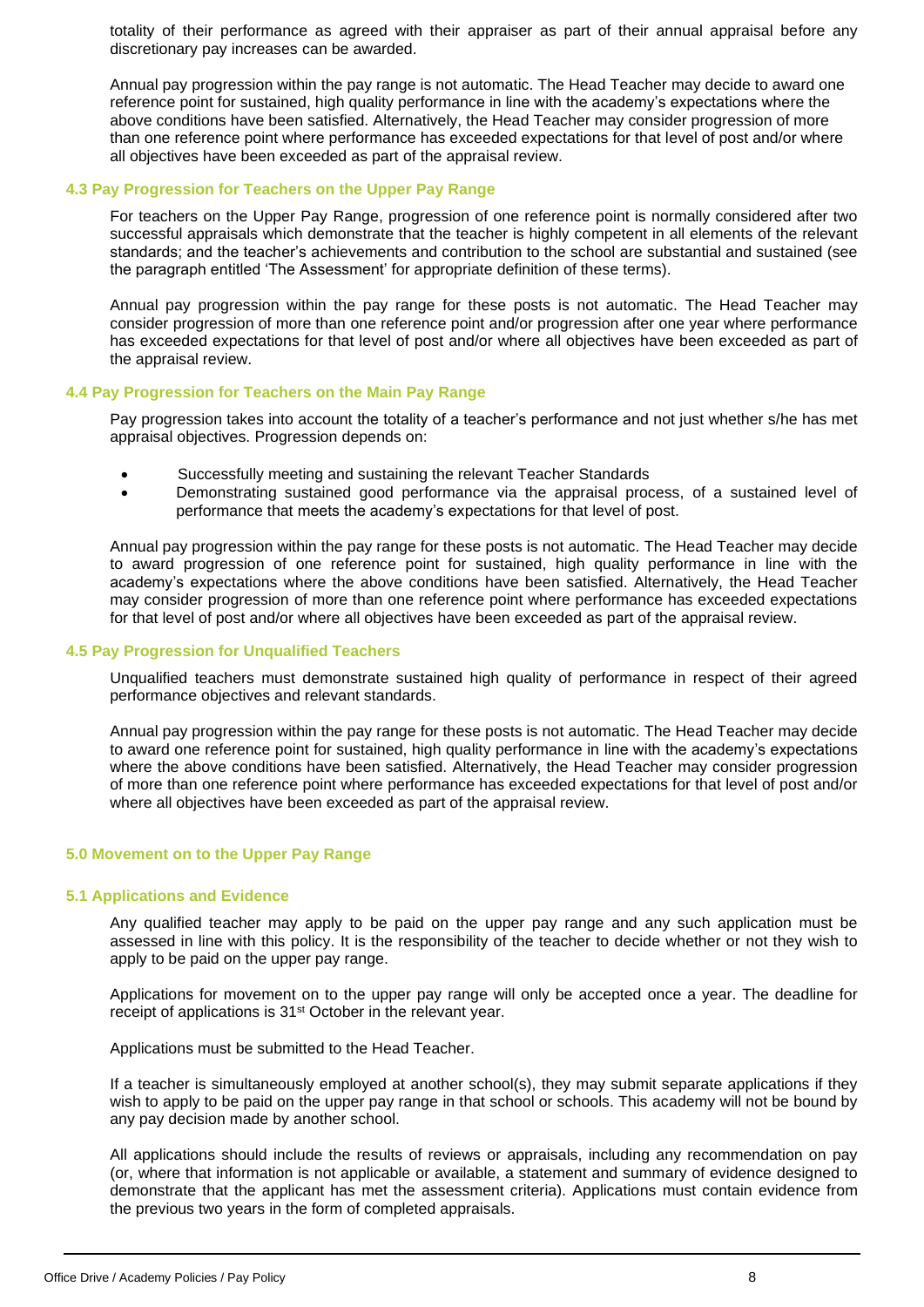Teachers who have been on long term absence will be considered for progression on to the upper pay range on the basis of the evidence that does exist, even though that may not be from consecutive review periods, provided it is sufficient to meet the criteria above.

Applications are required in writing to the Head Teacher on the academy's standard form which can be found on our website www.roundswellprimary.devon.sch.uk

When considering the application, the Head Teacher shall have regard to the assessments and recommendations in the teachers' appraisal reports.

#### **5.2 The Assessment**

An application from a qualified teacher will be successful where the assessor is satisfied that:

- (a) The teacher is highly competent in all elements of the relevant standards; and
- (b) The teacher's achievements and contribution to the school are substantial and sustained.

For the purposes of this Pay Policy:

- 'Highly Competent' means performance which is not only good but demonstrates that the teacher is able to provide coaching and mentoring to other teachers, give advice to them and demonstrate to them effective teaching practice and how to make a wider contribution to the work of the school, in order to help them meet the relevant standards and develop their teaching practice;
- 'Substantial' means

of real importance, validity or value to the school; plays a critical role in the life of the school; able to be a role model for teaching and learning; make a distinctive contribution to the raising of pupil standards; take advantage of appropriate opportunities for professional development and use the outcomes effectively to improve pupils' learning; and

• 'Sustained' means - maintained continuously over a period of two school years.

The application will be assessed by Head Teacher and the final ratification will be by the Local Governing Body.

#### **5.3 Processes and Procedures**

From the point of receipt, an application will be assessed within 15 working days.

If successful, the applicant will receive a response to their application within 20 working days of the assessment and will move to the upper pay range from 1 September in the relevant year.

If unsuccessful, verbal confirmation of the decision will be given within 15 days of the assessment. Written feedback will be provided by the Head Teacher within 20 working days of the decision.

Any appeal against a decision not to move the teacher to the upper pay range will be considered in line with the Pay Appeal Procedure in Appendix 1 of this policy.

# **6.0 Allowances and Payments**

#### **6.1 Safeguarded payments and allowances**

Safeguarding will apply for up to a maximum of three years in line with Part 5 of the Document.

Where the safeguarded sum exceeds £500, the relevant body will review the teacher's duties and allocate responsibilities appropriate and commensurate with the safeguarded sum.

# **6.2 Teaching and Learning Responsibility Payments (TLRs)**

TLRs are awarded to the holders in line with the paragraph 20 of the Document.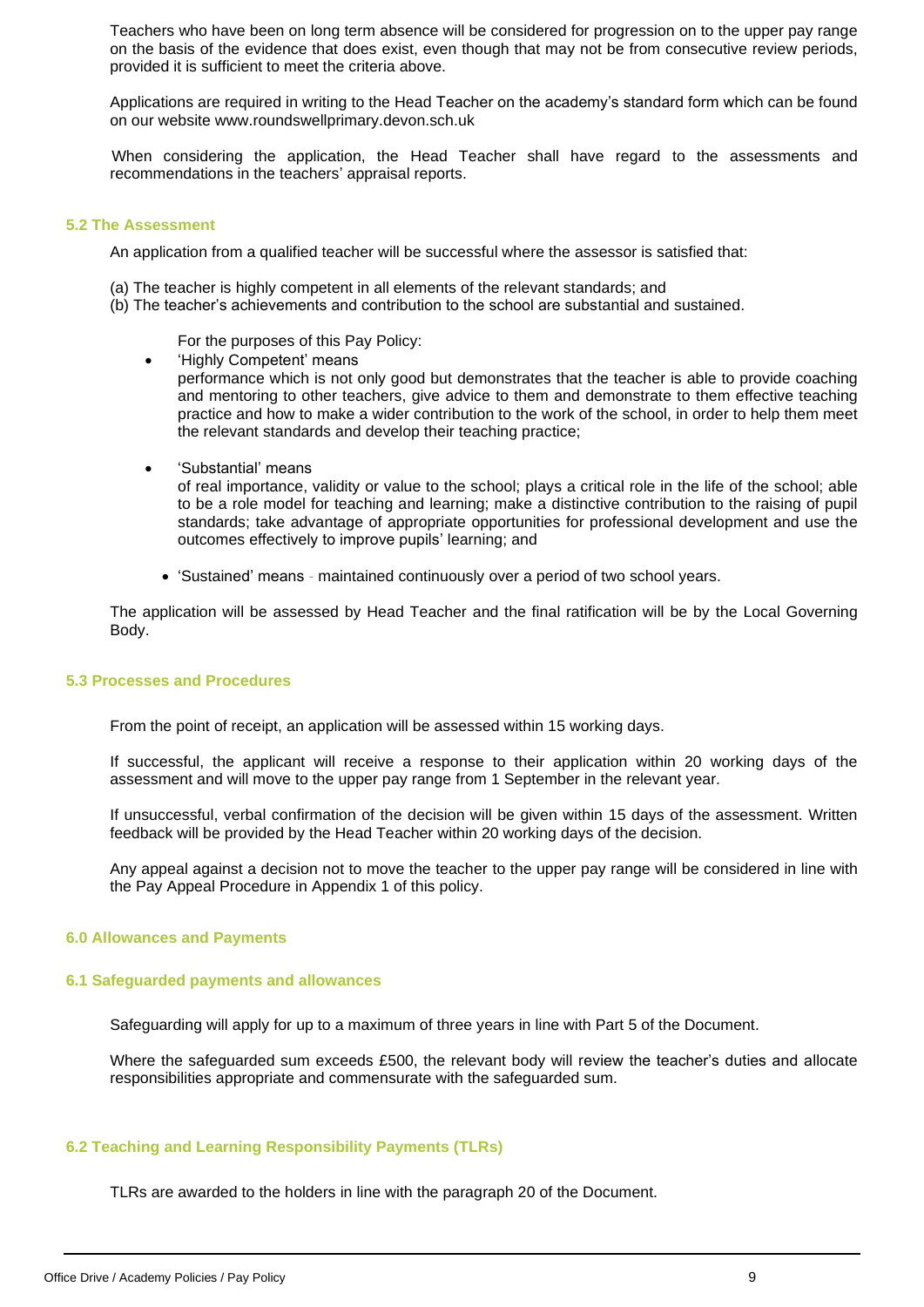Within this academy the values of the TLRs to be awarded are set out below:

TLR 2a SENDCo £2873

# **6.3 Special Educational Needs Allowance**

A SEN allowance is no less than £2,270 and no more than £4,479

The relevant body will award an SEN Allowance to a classroom teacher where the conditions detailed in paragraph 21 of the Document are met.

#### **6.4 Additional Allowances for Unqualified Teachers**

The Head Teacher may determine an additional allowance as it considers appropriate, where in the context of its staffing structure and Pay Policy a teacher has:

- a) taken on a sustained additional responsibility which:
	- (i) is focused on teaching and learning; and
	- (ii) requires the exercise of a teacher's professional skills and judgement; or
- b) qualifications or experience which bring added value to the role being undertaken.

Where an unqualified teacher is in receipt of an additional allowance awarded under a previous document, the relevant body must re-determine that allowance in accordance with the above criteria.

Unqualified Teachers may not hold a TLR or SEN allowance.

# **6.5 Safeguarding for Unqualified Teachers**

Any safeguarded sum applied to an unqualified teacher will be paid in accordance with Part 5 of the Document.

# **6.6 Additional Payments**

The Local Governing Body may make such payments as they see fit to a teacher, including the Head Teacher, in respect of:

- a) continuing professional development undertaken outside of the school day
- b) activities relating to the provision of initial teacher training as part of the ordinary conduct of the school/establishment
- c) participation in out-of-hours learning activity agreed between the Teacher and the Head Teacher or, in the case of the Head Teacher, between the Head Teacher and the relevant body and
- d) any additional responsibilities and activities due to, or in respect of the provision of services relating to the raising of educational standards to one or more additional schools.

# **6.7 Recruitment and Retention Incentives and Benefits**

The Local Governing Body will consider making appropriate payments or provide appropriate financial assistance, support or benefits to a teacher as considered necessary as an incentive for the recruitment of new teachers and the retention of existing teachers.

The Local Governing Body will consider a reimbursement or reasonably incurred housing or relocation costs made to those appointed to positions on the Leadership Scale. All other recruitment and retention incentives (including non-monetary benefits) will be taken into account when determining the pay range for each leadership post. [Where a recruitment and retention allowance has been awarded to an individual on the leadership range, this can be continued until such time that their pay range has been reviewed to take this into consideration]

The Local Governing Body will specify clearly the basis on which such incentives may be paid, the duration of the payment and the review date after which it may be withdrawn.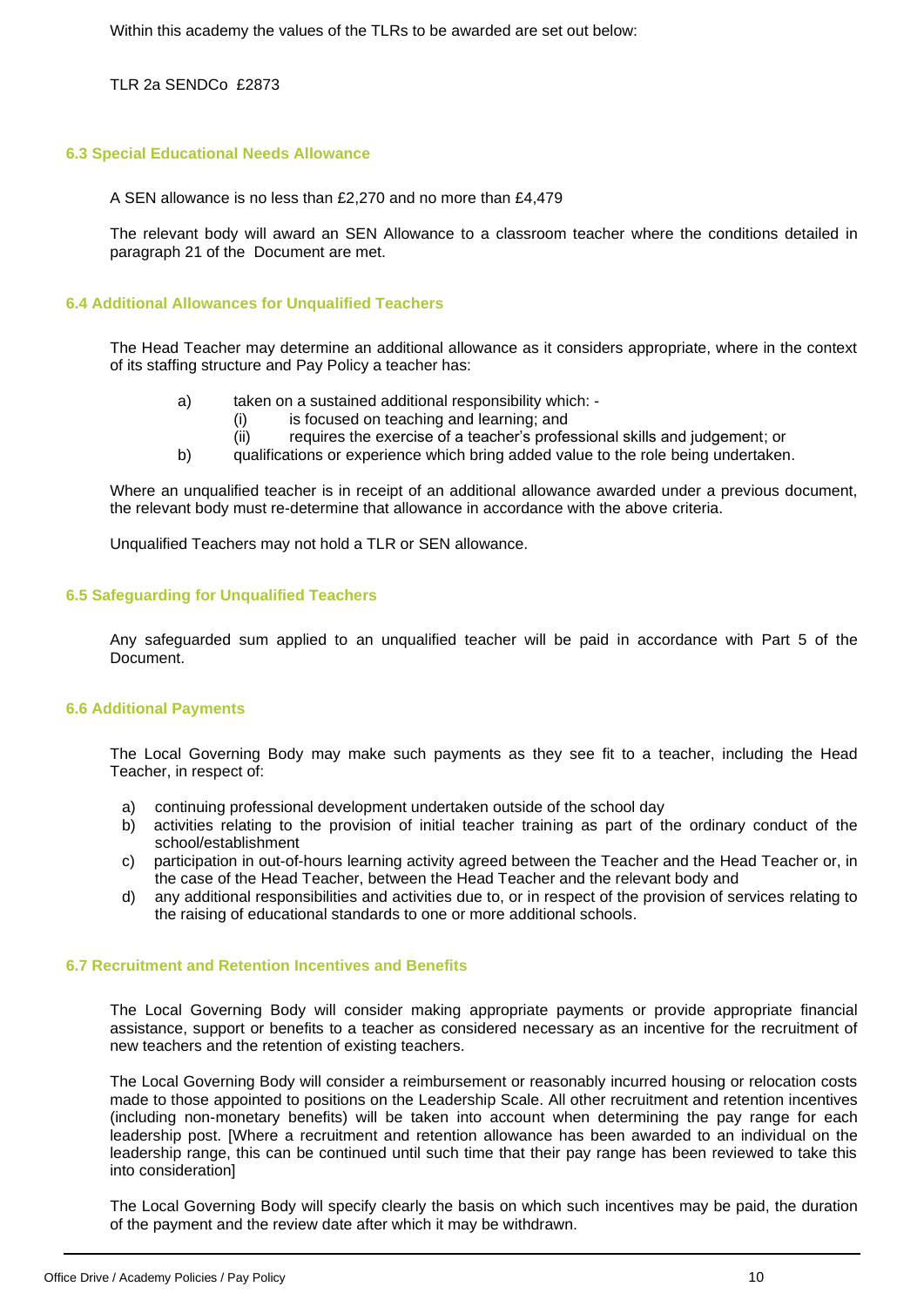A review of such payments will be made annually**.**

Recruitment awards will be considered where there has been a history of being unable to recruit candidates with suitable qualifications for experience into a specialist post. The rate of recruitment benefit will be determined by the Local Governing Body at the point of recruitment and will be awards upon meeting all essential and desirable criteria of the person specification and be time limited for one year. Other benefits payable, such as support for travel costs, care of dependants etc. will not be paid.

#### **6.8 Honoraria – Residential Duties**

The Governing Body will not pay any honoraria to any member of the teaching staff for carrying out their professional duties as a teacher. The academy may, however, recognise payment of an honoraria of £100 to any teacher not paid on the leadership scale, or a support member of staff for participation or leadership of a residential visit. A residential visit is considered to be an off-site visit of two or more days, which includes supervision of children through the night. The residential visit must be authorised by the Head Teacher and the Governing Body and the Governing Body must authorise such payments prior to parent notification.

#### **7.0 Part Time Teachers**

Teachers employed on an on-going basis but who work less than a full working day or week are deemed to be part time. The standard mechanism used to determine their pay will be based on the pro-rata comparison with the academy's timetabled teaching week for a full-time teacher in an equivalent post.

#### **8.0 Short Notice / Supply Teachers**

Teachers who work on a day-to-day or other short notice basis have their pay determined in line with the statutory pay arrangements in the same way as other teachers. The calculation will assume that a full working year will consist of 195 working days. Therefore, remuneration for those engaged to work less than a day will be paid pro-rata.

Teachers engaged on short notice or supply within the same authority throughout a 12-month period (beginning August or September) must not be paid more by way of remuneration in respect of that period than they would have been paid had the teacher been in regular employment throughout the year.

# **9.0 Pay Increases Arising from Changes to the Document**

All teachers are paid in accordance with the statutory provisions of the Document as updated from time to time.

# **10.0 Pay Policy Relating to Support Staff**

Tarka Learning Partnership pays and rewards support staff in accordance with the National Joint Council for Local Government Services National Agreement on Pay and Conditions of Service.

#### **11.0 Job Evaluation**

The GLPC (Greater London Provincial Council) Job Evaluation (JE) Scheme was implemented in Devon Local Authority Maintained schools in April 2007 to pay equal pay for work of equal value and to ensure that pay and grading is fairly and appropriately implemented. The Trust abides by the principles of this scheme the NJC pay bands are appended to this policy.

#### **11.1 Redundancy Pay**

The Trust makes redundancy payments at an enhanced rate of 2 times the statutory rate as per the terms and conditions of support staff who were employed by the Trust as at the date of the original TUPE in August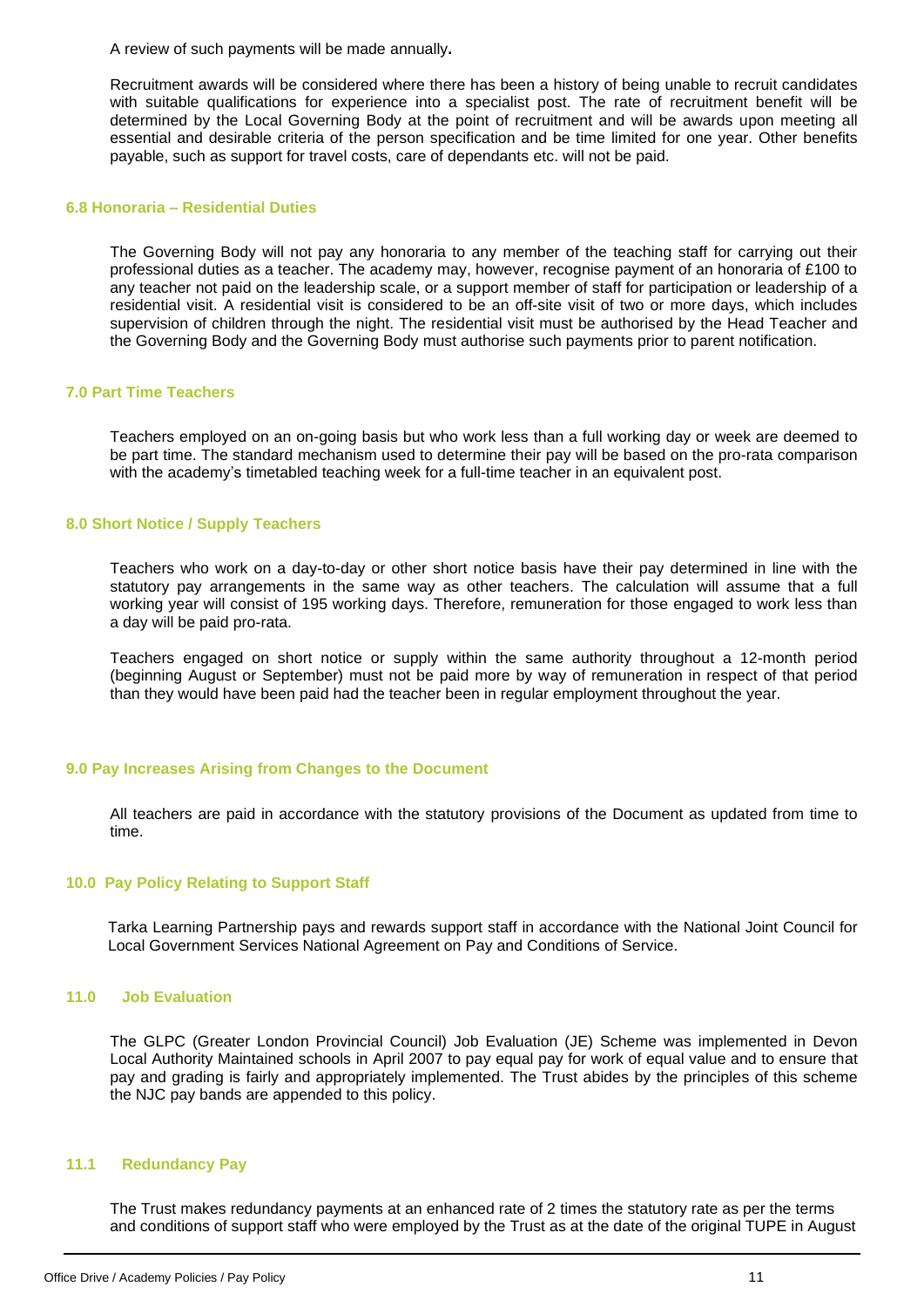2011 and employed or transferred across under TUPE before 1st October 2016

For support staff joining the Trust after 1<sup>st</sup> October 2016 either by TUPE or recruitment, redundancy will be paid at 1.5 x the statutory rate in line with DCC.

#### **11.2 Additional/Overtime Payments for staff on Grades F or above.**

In April 2011 Devon County Council passed a resolution that staff on grade F or more could not claim overtime and in normal circumstances the Trust will abide by this. In some circumstances, where an employee is required to work hours in excess of their contract, the Head Teacher will consult the Local Governing Body to reach a resolution. In a situation where the member of staff is the only person, who has the expertise to carry out the required tasks and having exhausted all other options, the Local Governing Body has the delegated powers to grant overtime payments for a temporary and defined period. The Academy should at all stages consult the employee and take advice so as not to compromise employment legislation.

# **11.3 Soulbury Pay Scale**

The Trust has adopted the Soulbury Pay Scale for those staff who have transferred across to the employment of the Trust on NJC conditions of service from DCC under the TUPE processes for Devon Primary SCITT.

#### **11.4 Salaries outside of NJC banded scales**

The Trust has adopted a salary scale for the post of Chief Finance Officer on NJC terms within a 5 point scale. In setting the scale it has taken into account the salaries of similar posts in Trusts of a similar size outside of the London area and benchmarked against these and engaged the advice of an external consultant.

| <b>Reference</b><br><b>Points</b> | Annual Salary 2020/21 |
|-----------------------------------|-----------------------|
|                                   | £54.498               |
|                                   | £56,070               |
| 3                                 | £57,642               |
|                                   | £59,215               |
| 5                                 | £60,786               |

Annual increments for inflation will be applied as per the NJC settlement. Where the rate of rise varies between scale points, the rise applicable to point 44 on NJC banded scale will apply.

Annual pay progression within this post is not automatic, the CEO may decide to award one scale point for sustained, high quality performance and successful completion of appraisal targets.

# **11.5 Spot Salaries**

Spot salaries within NJC bands may be applied subject to approval by the Board of Directors where there is a robust business case for doing so. The following spot salaries are in use for this setting;

| Post | Spot Salary<br>Amount | End/Review date |
|------|-----------------------|-----------------|
|      |                       |                 |
|      |                       |                 |

#### **POLICY HISTORY**

|  | <b>Policy</b> | <b>Summary of change</b> | <b>Contact</b> | <b>Version/</b> | <b>Review</b> |
|--|---------------|--------------------------|----------------|-----------------|---------------|
|--|---------------|--------------------------|----------------|-----------------|---------------|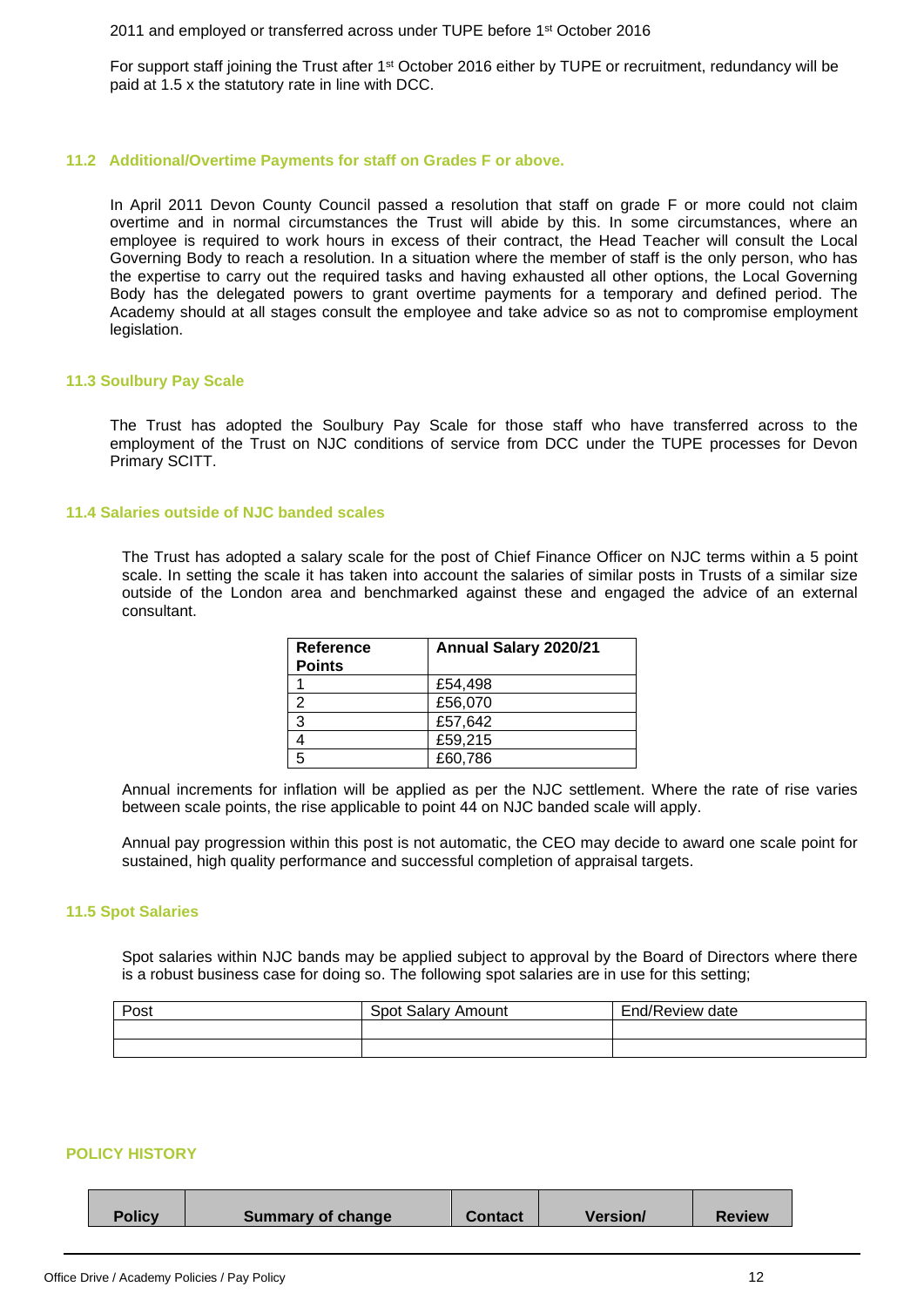| <b>Date</b>       |                                                                                                                                                     |               | Implementation<br><b>Date</b>                          | <b>Date</b>       |
|-------------------|-----------------------------------------------------------------------------------------------------------------------------------------------------|---------------|--------------------------------------------------------|-------------------|
| September<br>2013 | Revised policy in light of school<br>teachers' pay & conditions changes.<br>Date of consultation with recognised<br>Trade Unions - July 2013        | HR ONE        | July 2013 for<br>September 2013<br>implementation      | <b>June 2014</b>  |
| September<br>2014 | Revised policy in light of school<br>teachers' pay & conditions changes.<br>Date of consultation with recognised<br>Trade Unions - 1 September 2014 | <b>HR ONE</b> | August 2014 for<br>September 2014<br>implementation    | <b>June 2015</b>  |
| September<br>2015 | Revised policy in light of school<br>teachers' pay & conditions changes.<br>Date of consultation with recognised<br>Trade Unions - September 2015   | <b>HR ONE</b> | July 2015 for<br>September 2015<br>implementation      | <b>June 2016</b>  |
| September<br>2016 | Revised policy in light of school<br>teachers' pay & conditions changes.<br>Date of consultation with recognised<br>Trade Unions - September 2016   | <b>HR ONE</b> | September 2016 for<br>September 2016<br>implementation | <b>June 2017</b>  |
| September<br>2017 | Reviewed by Michelmores in light of<br>school teachers' pay & conditions<br>changes.                                                                | <b>TLP</b>    | September '17 for<br>September 2017<br>implementation  | Sept '17          |
| September<br>2018 | Reviewed by Michelmores in light of<br>school teachers' pay & conditions<br>changes.                                                                | <b>TLP</b>    | September '18 for<br>September 2018<br>implementation  | Sept '18          |
| September<br>2019 | Reviewed by Michelmores in light of<br>school teachers' pay & conditions<br>changes.                                                                | <b>TLP</b>    | September '19 for<br>September 2019<br>implementation  | Sept '19          |
| September<br>2020 | Reviewed by Jo Down (HR Leader)<br>in light of school teachers' pay and<br>conditions changes                                                       | <b>TLP</b>    | September 2020 for<br>September 2020<br>implementation | September<br>2020 |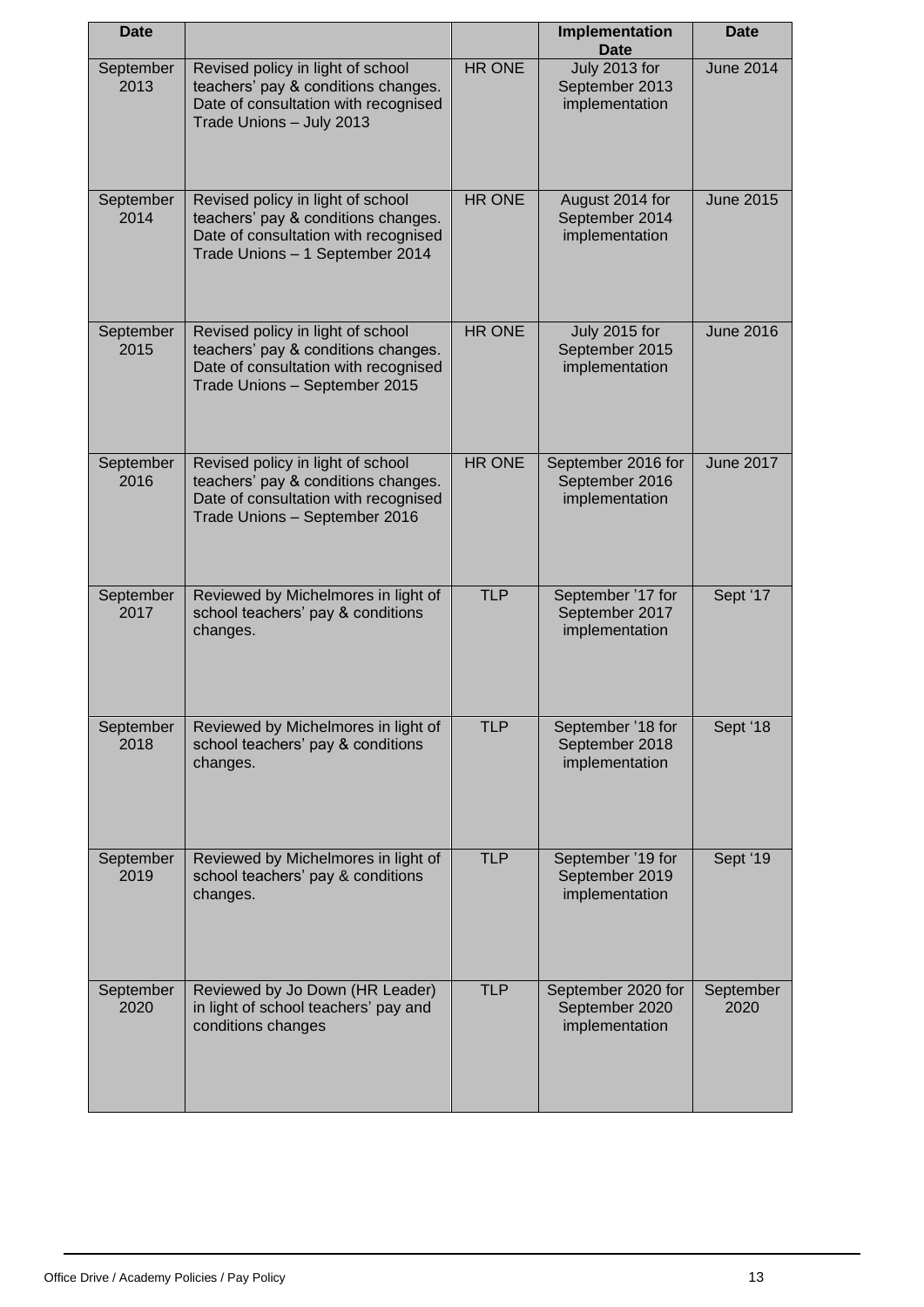Any recommendations regarding pay will be clearly communicated and recorded on the Appraisal Report.

Where a teacher, including a Head Teacher and/or any other teachers paid on the leadership scale (referred to as a 'teacher' for the purpose of the section) is dissatisfied with their pay recommendation, they should seek to resolve this by discussing the matter as part of the Appraisal Review process.

A record of this discussion will be made and appended to the teacher's Appraisal Report and this record will be provided to any party responsible for making the formal pay determination.

The timescales quoted in the following process can be varied by mutual agreement.

Where possible the timescales should allow for the appeals to be fully heard within and before the end of term.

# **Formal Appeal Process**

# **Stage One**

A teacher may seek a review of any determination in relation to their pay or any other decision that affects their pay.

A formal pay appeal may be lodged for the following reasons:

- incorrect application of any provision of the STPCD or NJC terms and conditions
- failure to have proper regard for statutory guidance
- failure to take proper account of relevant evidence
- failure to take account of irrelevant or inaccurate evidence
- biased or otherwise unlawful discrimination against the teacher.

The teacher should set down in writing the grounds for requesting an appeal within 10 working days of the notification of the pay determination decision.

The person(s) who made the determination should convene a meeting, within 10 working days of receipt of the written appeal, to consider the appeal and give the teacher an opportunity to make representations in person.

A teacher's request to be accompanied by a work colleague or recognised Trade Union/Professional Association representative will not be unreasonably refused. The Academy's HR Co-ordinator or the Tarka Learning Partnership HR Leader may be present to provide professional guidance to the decision maker(s).

The timing and location of the formal meeting must be reasonable.

Following the meeting the teacher will be informed in writing of the decision and their right of appeal.

# **Stage Two**

If a teacher wishes to appeal against the decision made at Stage One, they must notify Chair of Governors**,** in writing, within 10 working days of the written decision.

The appeal should be heard by an Appeals Committee who has not been involved in the original determination, normally within 20 working days of the receipt of the written appeal.

The teacher will be given the opportunity to present their appeal in person. A teacher's request to be accompanied by a work colleague or recognised Trade Union/Professional Association representative will not be unreasonably refused.

The timing and location of the formal meeting must be reasonable. Five working days' notice should be given of the appeal hearing. The notification of the appeal hearing will include:

- the date, time and place of the hearing
- the name(s) of the person(s) who will hear the case, and where appropriate the details of the Human Resources adviser
- who will respond to the appeal (the person or representative of the Committee who made the original decision)
- copies of documents and any other written material or evidence that is relevant
- the names of any witnesses to be called
- confirmation of the teacher's right to call witnesses
- the teacher's right to submit any documentation within three working days prior to the appeal hearing, to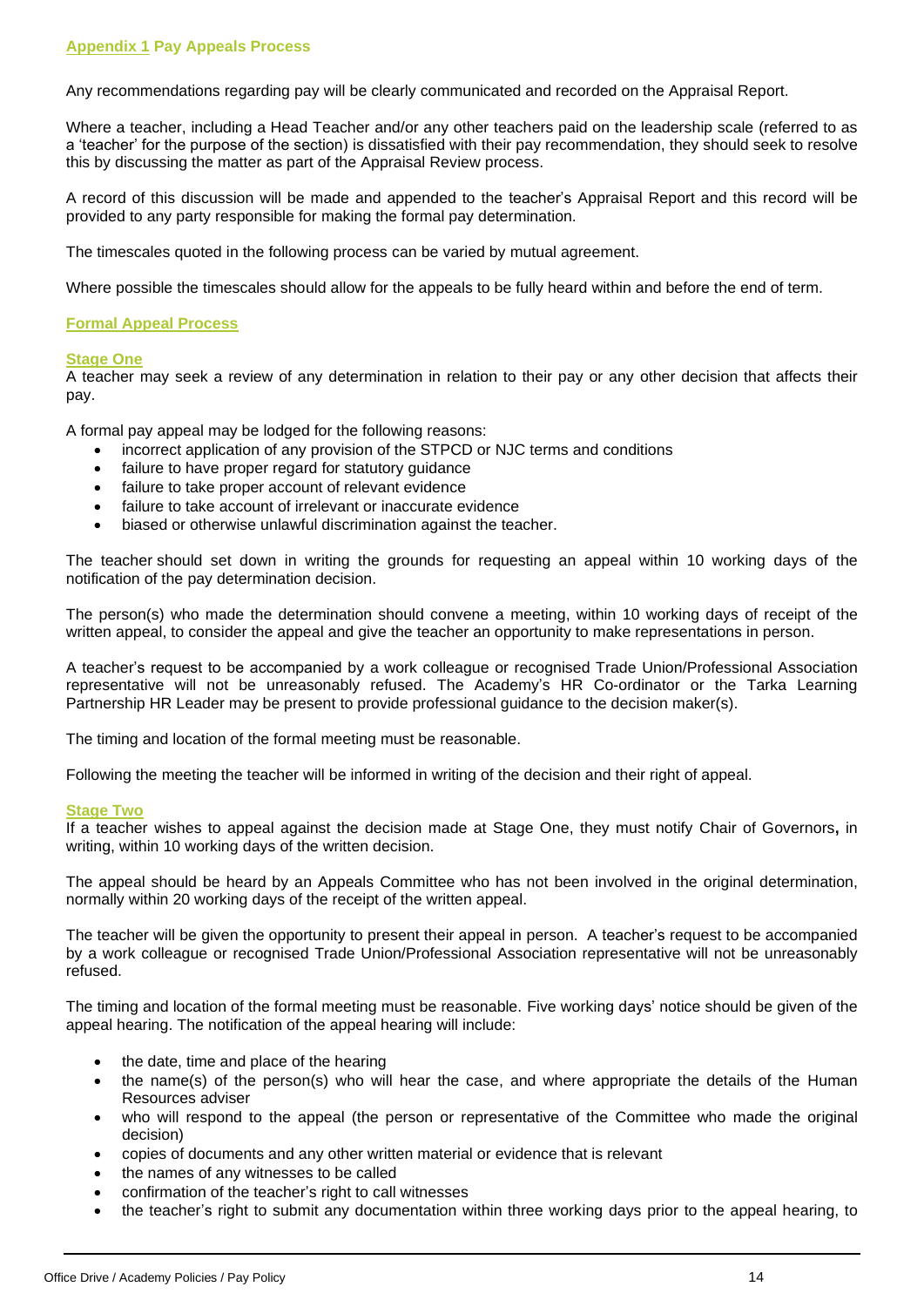Chair of Governors

- a copy of the Pay Policy
- the fact that the appeal hearing may take place in the teacher's absence if they are unable to attend without a satisfactory explanation
- other than in exceptional circumstances, a teacher unable to attend due to illness, should arrange representation at the appeal hearing and/or provide written submissions to the appeal hearing.

An accurate account of the hearing must be made.

During the hearing, either side will be entitled to request an adjournment for consultation. Any reasonable request should be allowed. Witnesses will attend only for the part of the hearing where they are required to give evidence and answer questions.

No conclusion should be reached until representations from all parties have been taken into account. The decision will be given in writing and include detail of the evidence considered and the reasons for the decision.

# **Appendix 2 – link to the 2020/21 pay scales**

**<https://www.nasuwt.org.uk/advice/pay-pensions/pay-scales/england-pay-scales.html>**

**<https://www.lalc.co.uk/wp-content/uploads/2020/08/NALC-SLCC-Salary-Scales-2020-2021-1.pdf>**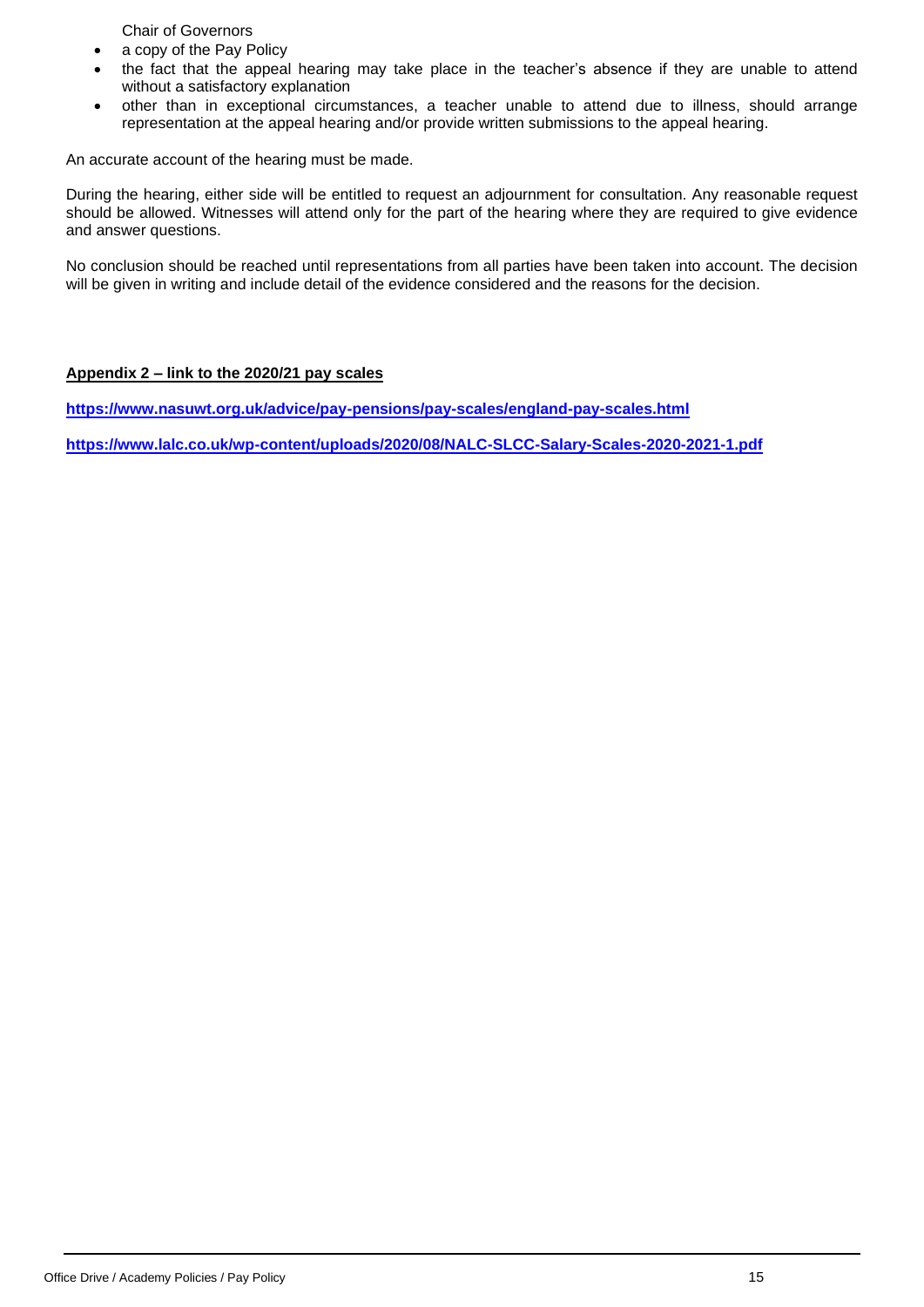# **ROUNDSWELL COMMUNITY PRIMARY ACADEMY**



# **THRESHOLD ASSESSMENT APPLICATION FORM**

**(For teachers eligible to progress to point 1 of the Upper Pay Scale from 1 st September 2021)** 

**Name: \_\_\_\_\_\_\_\_\_\_\_\_\_\_\_\_\_\_\_\_\_\_\_\_\_\_\_\_\_\_\_\_\_\_\_\_\_\_\_\_\_\_\_\_\_\_\_\_\_\_\_\_\_\_\_\_\_\_\_\_\_\_\_\_\_\_\_\_\_**

**Teacher Reference Number: \_\_\_\_\_\_\_\_\_\_\_\_\_\_\_\_\_\_\_\_\_\_\_\_\_\_\_\_\_**

I certify that I was on point M6 of the Main Pay Scale for teachers on or before 1st September 2021 and am eligible to apply for movement to point 1 of the Upper Pay Scale with effect from 1st September 2021.

I understand that the decision on my progression will be based on my performance within the four Threshold Standards taking into account my two most recent Performance Management review statements.

I have provided a summary of the evidence from my teaching practice below that I believe demonstrates how I have met the threshold standards.

**Teacher signature: \_\_\_\_\_\_\_\_\_\_\_\_\_\_\_\_\_\_\_\_\_\_\_\_\_\_\_\_\_\_\_\_\_\_\_\_**

**Date: \_\_\_\_\_\_\_\_\_\_\_\_\_\_\_\_\_\_\_\_\_\_\_**

*I have provided a summary of the evidence from my teaching practice that demonstrates how I believe I have met the threshold standards.*